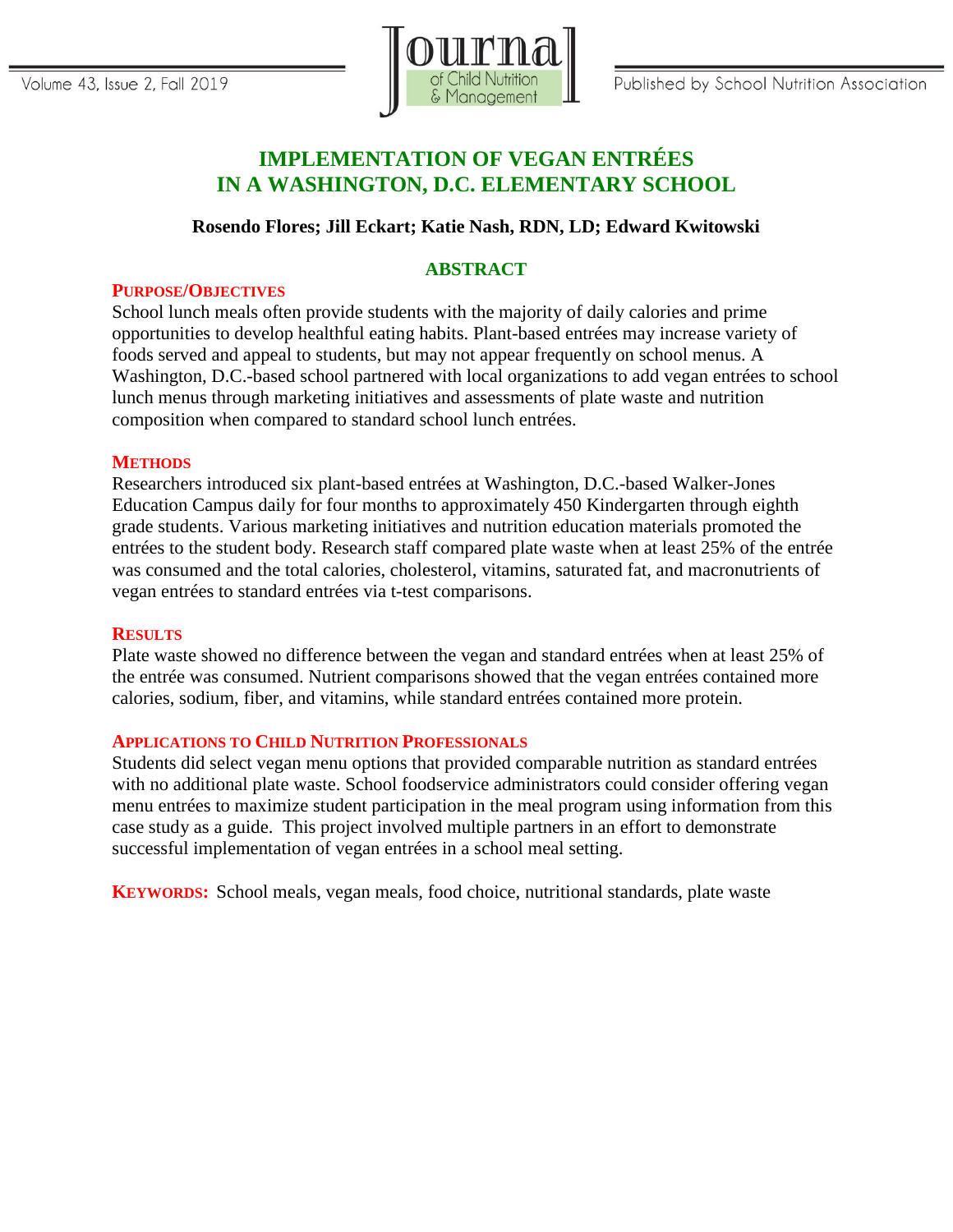## **INTRODUCTION**

School meals provide students daily nutrients and opportunities to build healthful eating habits, but may not meet their specific nutrition needs based on socioeconomic status, geographic location, or other accessibility issues (Joyce, Rosenkranz, & Rosenkranz, 2018). The U. S. Department of Agriculture (USDA) Healthy Hunger-Free Kids Act (HHFKA) called for increased access to fruits and vegetables with reductions in saturated and trans fats and sodium in school meals as a result of the Food and Nutrition Board of the National Research Council recommendations (USDA 2012b). Despite access to competitive offerings outside the National School Lunch Program (NSLP), direct sampling of fruit and vegetable options before meal selection may increase federal food program participation and intake of fruits and vegetables, (Pope, Roche, Morgan, & Kolodinsky, 2018) which students often discard (Handforth, Gilboy, Harris, & Melia, 2016; Haas, Cunningham-Sabo, & Garry Auld, 2014). Acceptability of vegetarian entrées that meet NSLP requirement may increase fruit and vegetable consumption. Melina, Craig, & Levin (2016) stated in the Academy of Nutrition and Dietetics position paper on vegetarian diets that plant-based diets meet protein and calcium recommendations. Challenges facing school lunch administrators include serving a variety of foods that appeal to students and meet the federal nutrient requirements of the HHFKA.

## **Vegetarian Diets in the U.S.**

An estimated 5% of the U.S. population, most of whom are aged 18-49, follow various types of vegetarian diets and cite ethical concerns, health benefits, environmental impact (Reinhart, 2018), religious observances, aversion to meat (Rosenfeld & Burrow, 2017), or improved athletic performance (Barnard et al., 2019) as their reasons. Plant-based diets may also prove effective for disease prevention (Le & Sabaté, 2014; Morin, Michaud-Létourneau, Couturier, & Roy, 2019).

## **The Obesity Epidemic and Child Health**

Between 2011 and 2014, obesity affected 17 percent of children between the ages of 2 and 19, with higher prevalence among Hispanic and non-Hispanic black youth (Ogden et al., 2016; Centers for Disease Control and Prevention, 2017). In 2015, Type 2 diabetes affected over 132,000 children under the age of 18 (National Diabetes Statistics Report, 2017). Diet may increase this prevalence. The U.S. Department of Health and Human Services (2015a) reported all age groups fell below recommended fruit and vegetable intake. Sugar-sweetened beverages, candies, pizza, and similar foods provide considerable daily calories (Rhodes, Adler, Clemens, LaComb, & Moshfegh, 2014; Sebastian, Wilkinson Enns, Goldman, 2011). While school lunch program participants usually consume more fiber than non-participants, fiber intake was below guidelines (Condon et al, 2015).

Recently, childhood obesity rates increased more among children when compared to adults worldwide (GBD 2015 Obesity Collaborators et al., 2017). A body of research suggests that diets including meat and dairy increase risk for diabetes (Barnard, Levin, & Trapp, 2014) and weight gain (Anderson et al., 2015; Barnard, 2010) due to increased saturated fat intake (Bethene Ervin, & Ogden, 2013; Zong et al., 2016; Parker et al., 2016).

Vegan entrées may increase availability of fruit, vegetable, legume, and whole grain options across all age groups and help schools meet reimbursable meal requirements. A District of Columbia Public Schools (DCPS) campus, with a focus on promotion of daily fruits and vegetables in accordance with the HHFKA and the DC Healthy Schools Act and Amendment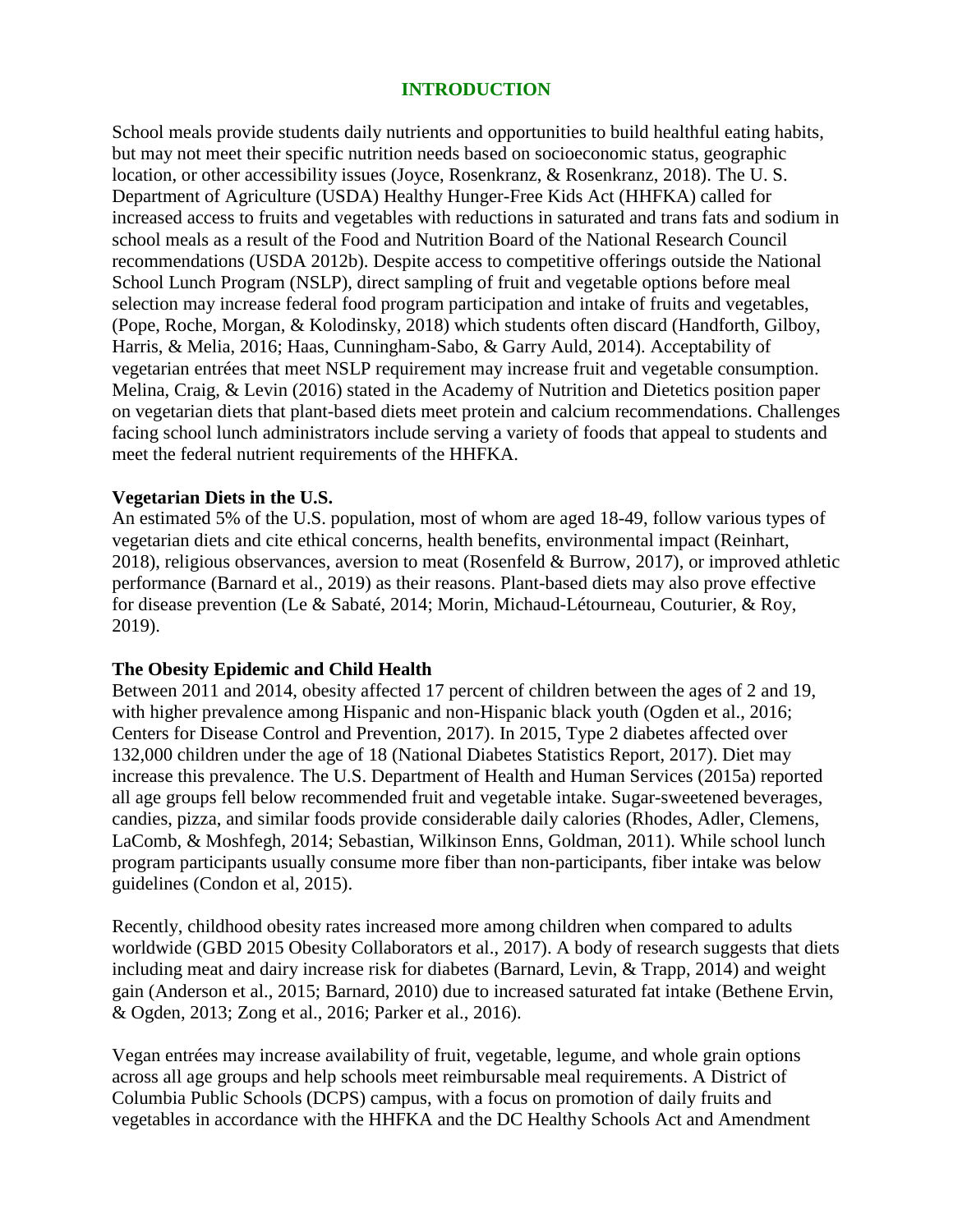(District of Columbia Public Schools, n.d.), provided a location to assess acceptability and implementation of vegan lunch entrées.

Nutrition staff, in conjunction with a partner nonprofit organization, assessed plate waste, entrée selection, and nutrient comparisons in an intervention that introduced vegan entrées and assessed effectiveness of associated marketing materials. Vegan options that met NSLP nutritional standards were offered with the goal of maintaining student participation with no additional plate waste. This case study presents the methods used and can provide guidance for schools considering vegan options.

## **METHODS**

#### **INTERVENTIONS School Setting**

The Physicians Committee partnered with DC Central Kitchen (DCCK), a nonprofit social enterprise and community-based food provider in Washington, D.C. Physicians Committee staff had previously overseen similar vegan interventions (Eckart, Strong, Moppert, Barnard, 2010) in another K-8 grade lunch program. DCCK selected a K-8 school included in their healthy school food initiative that offered free and reduced price meals and participated in the NSLP. For school year 2014-2015, Walker-Jones enrolled 465 students aged 5-14 (District of Columbia Public Schools, 2018), with over 90 percent African-American and Hispanic students, 100 percent of whom were economically disadvantaged (District of Columbia Public Schools, 2019).

## **New Menu items**

DCCK created six vegan, NSLP compliant entrées: Powered Up Pasta, Veg Out Chili, Southwest Energy Burger, BBQ Tofu Bites, On the Go Sloppy Joe, and Super Sesame Tofu. The Powered Up Pasta and Veg Out Chili recipes are available at [https://p.widencdn.net/ieflmm/16239-NTR-](https://p.widencdn.net/ieflmm/16239-NTR-Processed-Meat-Toolkit-Electronic)[Processed-Meat-Toolkit-Electronic](https://p.widencdn.net/ieflmm/16239-NTR-Processed-Meat-Toolkit-Electronic) and [https://p.widencdn.net/kgbd2w/vegan-quantity-recipe](https://p.widencdn.net/kgbd2w/vegan-quantity-recipe-booklet-update)[booklet-update,](https://p.widencdn.net/kgbd2w/vegan-quantity-recipe-booklet-update) respectively.

# **Marketing**

The I VEG OUT marketing intervention ran January through May of 2015. Physicians Committee staff notified parents, guardians, and school staff via letters and recipe postcards about each entrée before the intervention, and distributed incentives in the cafeteria with fruit and vegetable imagery, including apples on pencils with fruit-shaped erasers, stickers, wristbands, and campus-wide posters throughout the intervention. Physicians Committee dietitians and research staff prepared and sampled the BBQ Tofu with  $7<sup>th</sup>$  grade students three times in March and April. School morning announcements highlighted daily lunch options. The school served each entrée between 5 to 15 times throughout the intervention, with the Powered Up Pasta and the Southwest Energy Burger entrées served most frequently.

## **Outreach and Taste Testing**

Walker-Jones offered standard and vegetarian menus and first served the intervention meals on February 2, 2015 as an optional entrée. Four Physicians Committee staff distributed incentives and gathered feedback on Wednesdays during the three standard 45-minute lunch periods reaching nearly 500 students across all grade levels. DCPS requires a minimum of a 30-minute lunch period (District of Columbia Public Schools, 2017). On three occasions, a staff member engaged younger students with a carrot-mascot suit during the lunch period.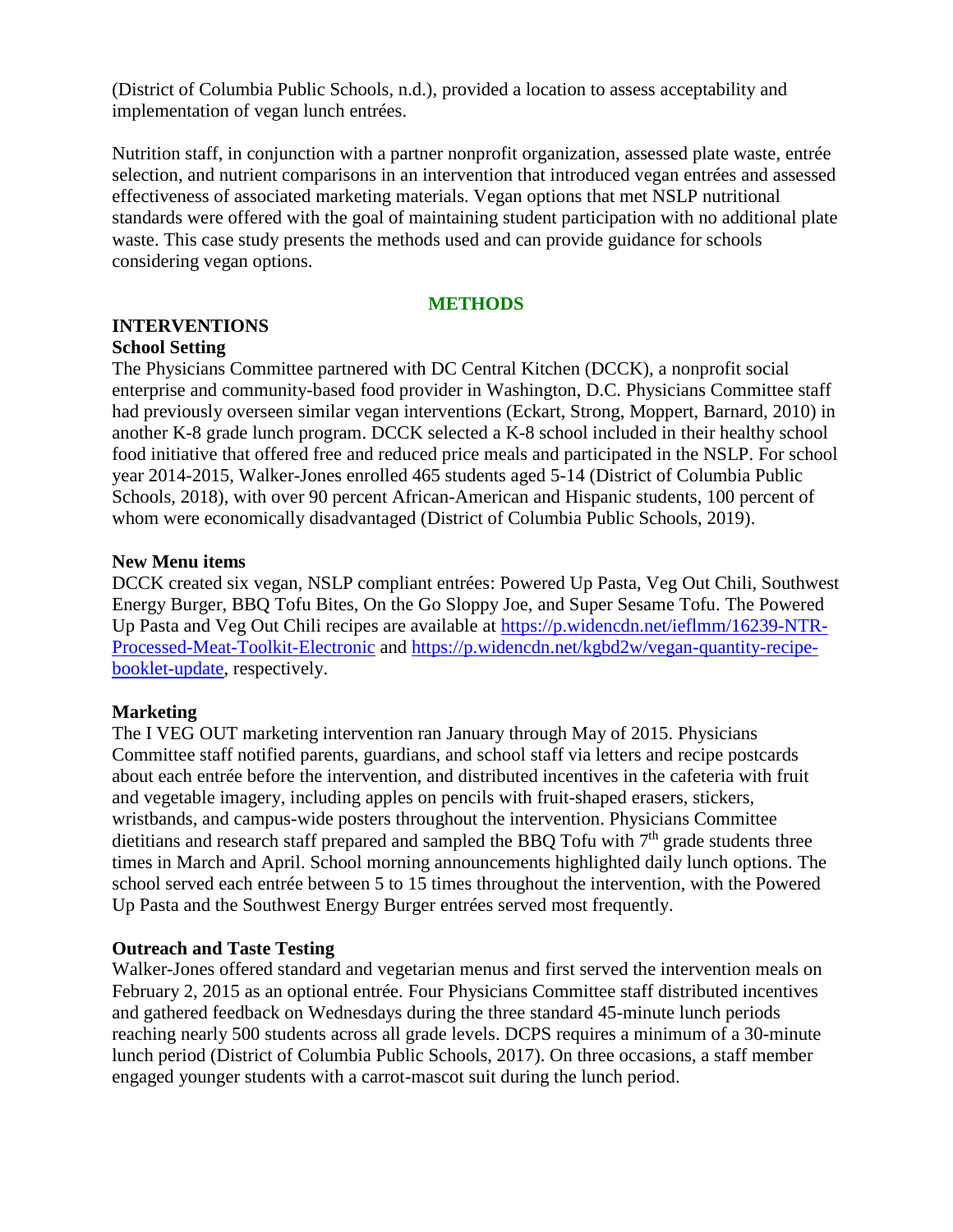# **DATA COLLECTION**

## **Plate Waste**

The Veggie Project, a Brigham Young University program, demonstrated feasibility of noninvasive data collection via visual assessment with mobile apps (The Veggie Project, 2014). Price and Just (2015) demonstrated this in school settings with average inter-rater reliability rates of 0.781 (Just & Price, 2013). Hanks, Wansink, and Just showed accuracy of photographic and visual assessments of plate waste in measuring waste from unpackaged foods (2014). Physicians Committee staff visually assessed entrée consumption of each student's tray using a five-point scale of 0%, 25%, 50%, 75%, or 100% consumed via a customized survey report in the iOS app QuickTap Survey & Form Builder that generated spreadsheets for analysis. Physicians Committee staff recorded baseline data from sample trays on February 4, 2015 for both the standard and vegan entrées. Data collection also occurred on April 1 and May 20. Staff pairs assessed at least 10 trays for average entrée size before lunch. School monitors regulated student traffic as staff assessed student-presented trays for all in attendance after each lunch period across each grade level with trash bins positioned behind them to control disposal.

## **Nutrient Comparison**

T-test comparisons utilized nonparametric approaches across macro nutrient content between both entrée groups via SAS analytic software (Version 9.4). Our statistician averaged identical occurrences of standard meals together, given their consistent composition, as representative of standard options to avoid duplicates and to ensure comparison of each meal available. The analysis compared "lineups" or "menus" of different vegan and non-vegan meal options. Food service providers may serve different meals from each "lineup" according to institutional needs. To ensure interpretable results, our statistician established whether the different available meals (counting each different option once, regardless of frequency actually served) in the vegan and non-vegan "menus" differ regarding various nutrients. While providers can select from this "menu" and serve meal variants not listed, we compared "menus" to eliminate food provider's choice to serve identical meals on different days. Where the vegan entrée's value represented zero, analyses assumed a fixed value of zero and compared the distribution of meals in the standard group to zero using a one-sample t-test. Analyses treated zero as a fixed value for some of the factors analyzed in the vegan group because there was no variance in the data available, making a true two-sample t-test impossible. The vegan meals would contain none or trace nonzero amounts which would not change one-sample test results. Analyses included all iterations of vegan and standard entrées listed above and accommodated different ingredient options as the recipes developed over the intervention.

# **RESULTS AND DISCUSSION**

## **Data from Plate Waste**

Data from February 4, 2015 showed that 75% of 266 students who selected the standard entrée and 64% of students who chose the vegan entrée consumed 25% of their entrée. At the midpoint on April 1, 2015, 81% of the students who selected either of the entrée options consumed 25% or more. Final data collection on May 20, 2015 found that 82% and 67% of students consumed at least 25% of the standard and vegan entrées, respectively. According to a report submitted to the U.S. Congress, students waste approximately 12 percent of calories from school nutrition programs (Buzby & Guthrie, 2002). In one study, Cohen, Richardson, Austin, Economos, and Rimm reported that students wasted up to 26% of total food budgets (2013). Plant-based options in this study did not exceed reported national food waste averages.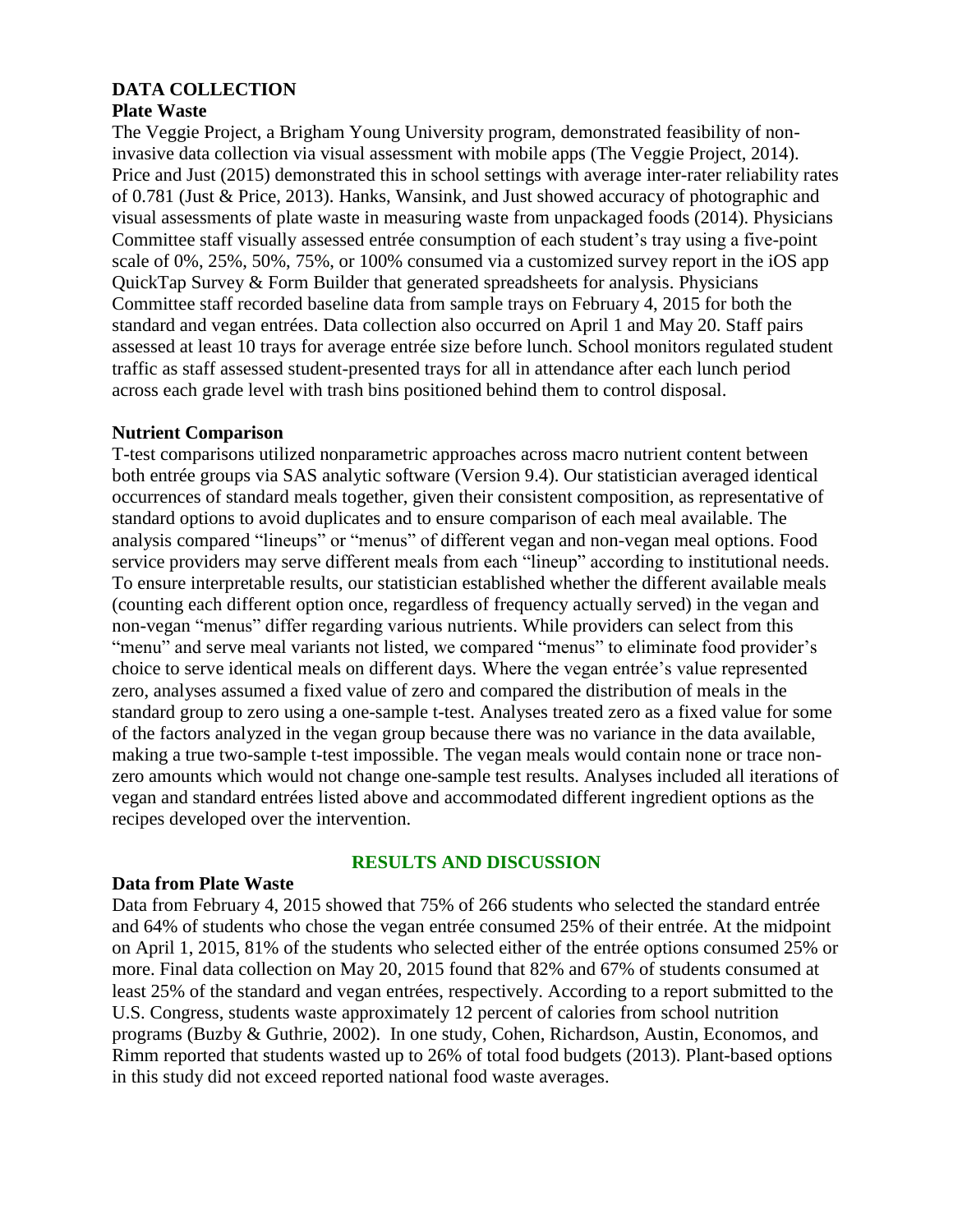#### **Nutrient Content and Comparison**

Physicians Committee staff compared averages of total calories, total cholesterol, sodium, fiber, iron, calcium, vitamin A, vitamin C, protein, carbohydrate, total fat, and trans fat from both entrées. Results are shown in Table 1.

|                        |                                  |    |                   |           | p-value          |
|------------------------|----------------------------------|----|-------------------|-----------|------------------|
| <b>Nutrients</b>       | Group                            | N  | <b>Mean</b>       | <b>SD</b> | (per t-test)     |
| Calories (kcal)        | $\overline{\mathsf{V}}$          | 10 | 337.7             | 57.3      | p<0.001          |
|                        | S                                | 32 | 235.2             | 81.8      |                  |
| Sodium (mg)            | $\overline{\overline{\text{V}}}$ | 10 | 678.3             | 195.3     | 0.10             |
|                        | S                                | 32 | 518.1             | 279.9     |                  |
| Fiber $(g)$            | $\overline{V}$                   | 10 | 9.54              | 5.08      | 0.003            |
|                        | S                                | 32 | 2.93              | 1.81      |                  |
| Iron $(mg)$            | $\overline{\text{V}}$            | 10 | 4.37              | 0.60      | < 0.001          |
|                        | S                                | 32 | 1.97              | 1.03      |                  |
| Calcium (mg)           | $\overline{\rm V}$               | 10 | 164.2             | 99.9      | 0.40             |
|                        | S                                | 32 | 117.1             | 163.4     |                  |
| Vitamin A (measured as | $\overline{V}$                   | 10 | 565.2             | 340.2     | 0.04             |
| beta-carotene) (mcg)   | ${\bf S}$                        | 32 | 346.2             | 268.1     |                  |
| Vitamin C (mg)         | $\overline{\text{V}}$            | 10 | 12.96             | 14.05     | 0.16             |
|                        | S                                | 32 | 5.96              | 7.98      |                  |
| Protein $(g)$          | $\overline{V}$                   | 10 | 16.55             | 2.10      | 0.013            |
|                        | S                                | 32 | 19.79             | 6.01      |                  |
| Carbohydrate (g)       | $\overline{\mathsf{V}}$          | 10 | 57.23             | 15.68     | < 0.001          |
|                        | ${\bf S}$                        | 32 | 21.36             | 13.44     |                  |
| Total Fat $(g)$        | $\overline{\mathsf{V}}$          | 10 | 6.68              | 3.39      | 0.25             |
|                        | S                                | 32 | 8.41              | 4.27      |                  |
| Saturated Fat (g)      | $\overline{\mathbf{V}}$          | 10 | 0.75              | 0.39      | < 0.001          |
|                        | S                                | 32 | 2.65              | 2.30      |                  |
|                        | $\overline{\mathsf{V}}$          | 10 | 0 (assumed fixed) |           |                  |
| Cholesterol (mg)       | S                                | 32 | 52.22             | 28.52     | < 0.001          |
|                        |                                  |    |                   |           | (one-sample test |
|                        |                                  |    |                   |           | mean $>0$ )      |
| Trans Fat $(g)$        | $\mathbf V$                      | 10 | 0 (assumed fixed) |           |                  |
|                        | S                                | 32 | 0.053             | 0.144     | 0.048            |
|                        |                                  |    |                   |           | (one-sample test |
|                        |                                  |    |                   |           | mean $>0$ )      |

| <b>Table 1:</b> Mean Comparisons of Nutrient Averages Between Vegan $(n = 6)$ |  |
|-------------------------------------------------------------------------------|--|
| and Standard Entrées ( $n = 32$ )                                             |  |

**\* Standard entrées ("S")** *consisted of the following meals: Buffalo Chicken Wrap, Turkey Meatballs & Sauce, Turkey Ham & Cheddar Melt, Buffalo Chicken Strips, Turkey Ham & Cheese on Whole Wheat Bun, Turkey & Cheese on Whole Wheat Bun, Turkey Sloppy Joe on Whole Wheat Bun, Crispy Chicken Sandwich, Crispy Fish Sandwich, All Beef Hotdog on a Whole Wheat Bun, Whole Wheat Mac & Cheese, Beef Tacos in Whole Wheat Tortilla, Whole Grain French Bread Pizza, BBQ Chicken Tenders in Whole Wheat Wrap, Oven Fried Chicken, BBQ Chicken Tenders in Whole Wheat Wrap, Two Waffles, Pulled BBQ Chicken on Whole Wheat Bun, Chicken Filet Baked w/Tomato, Chicken Alfredo over Whole Wheat Pasta, Turkey Bolognese, Zesty Beef & Pasta Bake, Sesame Chicken, Peruvian Chicken Strips, Cajun Catfish, Crispy Chicken Tenders, Chicken & Bean Chili, Whole Grain Waffle (1), Herb Roasted Chicken Drum, Haitian Style Chicken, Beef Burger on Whole Wheat Bun, Beef Tacos*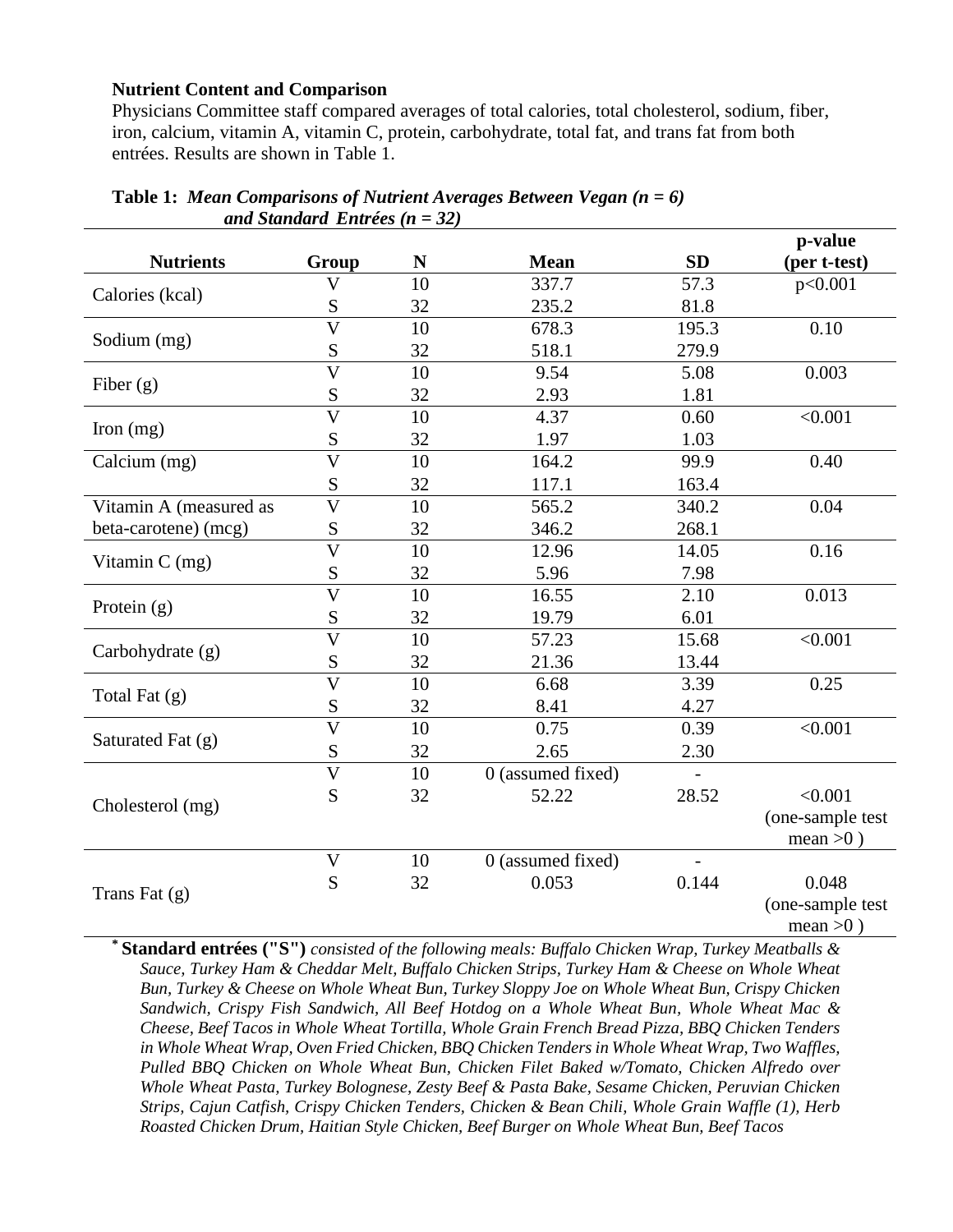**\*\* Vegan entrées ("V")** *included BBQ tofu bites total with Whole Wheat Roll, BBQ Tofu on a Whole Wheat Bun, Veg Out Chili with Spanish Rice, Veg Out Chili with Brown Rice (larger serving of rice), Southwest Energy Burger, Super Sesame Tofu with Brown Rice, On the Go Sloppy Joe: Tofu, On the Go Sloppy Joe: Lentil, Powered Up Pasta with Chickpeas*

The guidelines proposed by the HHFKA at the time of the study required school lunches to have no trans fats, all grains be whole-grain rich, and meal components (fruits, vegetables, including dark green and red/orange varieties, legumes, starchy, and other varieties, meat/meat alternates, fluid milk, grains) were available at least the minimum required number of times per week, as specified in the NSLP meal pattern (USDA, 2012a; USDA, 2012b). The BBQ Tofu Bites, Veg Out Chili, and Powered Up Pasta were the vegan entrées that best satisfied HHFKA guidelines with less than 10% of the calories from saturated fat  $(3\%, 1.34\%, \text{and } 1.41\%, \text{respectively}).$ 

Calories, iron, and carbohydrates increased and saturated fat, cholesterol, and trans fat were lower for mean nutrient intake of the six vegan entrées compared to means for the 32 standard entrées. Vegan entrées in this study contained no dietary cholesterol and offered more fiber, vitamin A, and vitamin C, when compared to standard entrées. Mean protein levels showed 19 g vs 16 g for the standard entrées and vegan entrées, respectively. Means for caloric density were higher for the vegan entrées due to increased calories from carbohydrate and fiber rich ingredients such as tofu, legumes, and pasta, yet fewer calories were from saturated fat. The BBQ Tofu Bites, Veg Out Chili, and Powered Up Pasta offered options for the meat alternate category with a two-ounce equivalent (USDA, 2012). All vegan entrées met zero trans-fat requirements.

HHFKA requires that school lunches meet the weekly target 1 sodium restriction level of less than or equal to 1,230 mg for K-5 students and 1,360 mg for students in grades 6-8 for an average week of lunches (USDA, 2012b). Target 1 sodium requirements for school year 2014- 2015 were implemented on July 1, 2014, which DCCK and the Physicians Committee followed for the menus used in this pilot program for K-8 students. Vegan entrées ranged between 385- 942 mg sodium with an average of 648.9 mg, compared to the average of 475.9 mg for a standard entrée. The Veg Out Chili and Powered Up Pasta met the requirement at 523 mg and 385.40 mg, respectively. The vegan entrées contained more beta-carotene levels, measured as vitamin A, due to ingredients such as tomato sauce, other tomato products, and peppers.

Fiber ranged from 2.6-16 g with an average of 9.5 g for vegan entrées compared to 2.79 g for standard entrées. The Veg Out Chili contained 12 g of dietary fiber per serving while the highest standard fiber levels in the Turkey Sloppy Joe or Crispy Chicken Sandwich measured at 4.9 g. Carbohydrates in pasta, bread, and vegetable ingredients increased the soluble fiber in the vegan options. The American Heart Association recommends consumption of 26 g to 31 g of daily fiber for ages 9 to 13 (2016). The 2015 Dietary Guidelines recommended more varied, nutrient-dense protein sources and suggested reduced intake of animal protein via plant-based foods (U.S. Department of Health and Human Services and USDA, 2015b).

## **APPLICATIONS TO CHILD NUTRITION PROFESSIONALS**

#### **Conclusions**

Vegan entrées in a school lunch program showed student acceptability and favorable nutrient composition when compared to standard offerings. Marketing efforts maintained participation with no additional plate waste. Adjustability among intervention materials, including recipe content and participation incentives, was useful during the sustained intervention period of four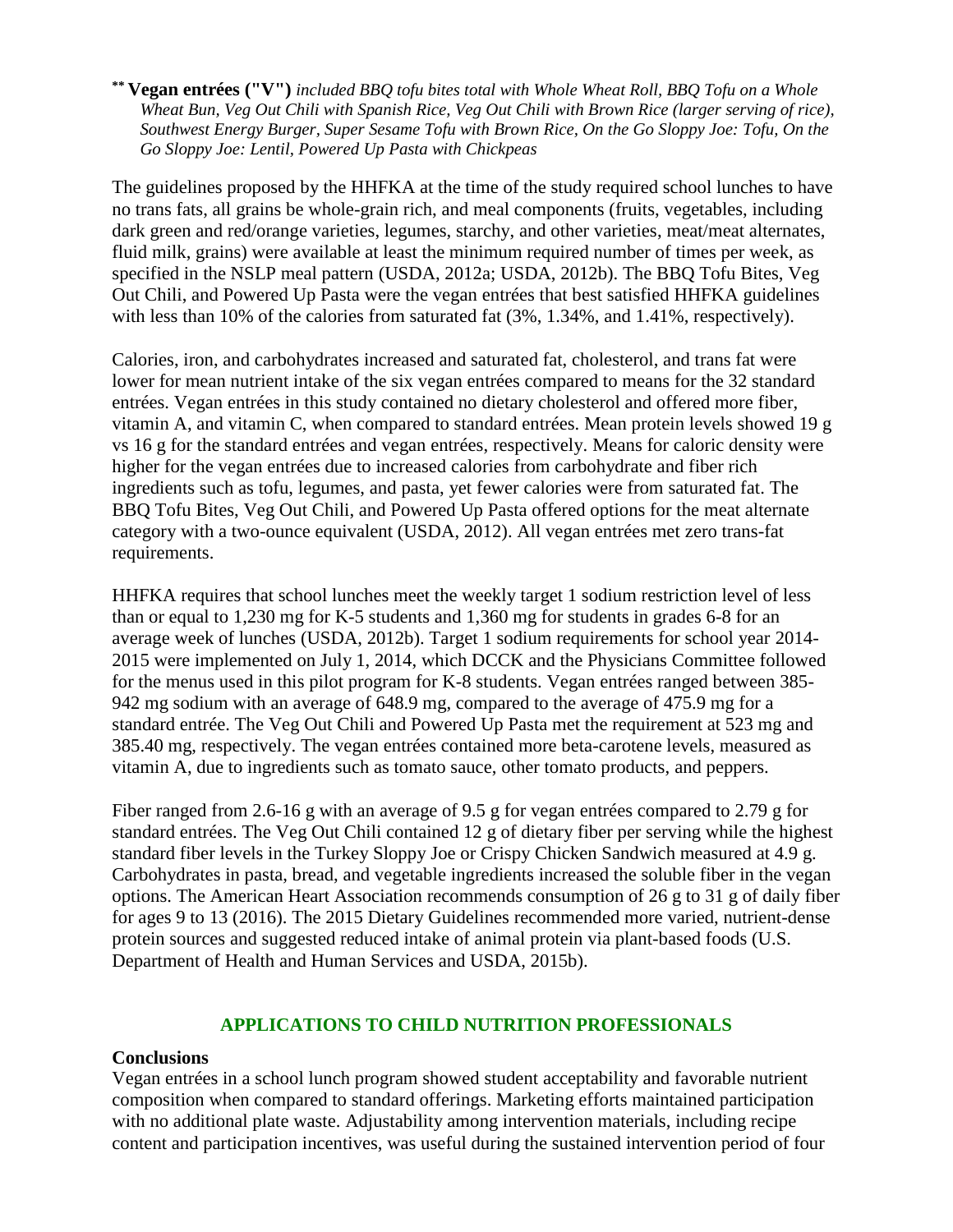months. Vegan entrées provided increased availability of fruits and vegetables and maintained NSLP requirements.

# **Strengths**

On-site collaboration with partnering organizations and individual face time during samplings and data collection ensured sustained, engaged relationships with staff and students. There were positive attitudes toward promotional materials, use of the carrot costume, other incentives, and the entrées. Vegan options were served without special menu requests as was previously the case at this school, which increased their visibility. Several of the vegan entrées, including Powered Up Pasta, BBQ Tofu Bites, Veg Out Chili, and the Super Sesame Tofu, still appear on the school lunch menu (DC Central Kitchen, 2019). Plate waste did not exceed that of standard entrées or surpass national food waste averages. Vegan entrées satisfied nutrient requirements without nutritional deficiencies, specialty items, or aggressive menu modifications. Ingredients are easily sourced and recipes can be replicated by food service providers as a strategy to offer more fruits and vegetables and increase fiber consumption via familiar dishes, including chili and pasta.

## **Challenges**

DCCK and Physicians Committee staff developed quantity recipes for six vegan entrées. While acceptable to students at the pilot school, some entrées exceeded nutrient limits. The Southwest Energy Burger, Veg Out Chili, and BBQ Tofu Bites exceeded HHFKA sodium regulations. Food service providers could reduce sodium by substituting fresh ingredients (i.e. fresh diced tomatoes rather than canned), but consideration of additional costs for product and labor should be taken into account.

Additionally, vegan entrées may require additional staff time that might exceed school resources. Programmatic success depends on student engagement and involvement (Alaimo et al., 2013); nutrition program administrators should determine popularity of these options with their client base. This study showed relative acceptance, particularly with inclusion of intervention efforts such as demonstrations, sampling, and cafeteria incentives.

Lunchtime behavior issues hindered engagement with all students, and disciplinary measures or other time constraints did not allow for total consumption of entrées or samples, which possibly disrupted data collection. School administrators discontinued pencil and eraser distribution after a few weeks, as they proved distracting. School administrators scheduled three extended lunch periods for the demonstrations and sampling. The additional time was helpful in introducing vegan items as other research has supported the concept that familiarity influences acceptance and plate-waste (Strohbehn, Strohbehn, Lanningham Foster, Scheidel, & Delger, 2016; Abe & Akamatsu, 2013). Practitioners considering interventions should consider which marketing techniques and incentives would likely influence selection and consumption.

Human error and staff communication may have influenced plate waste data collection and proper recipe implementation. We compared nutrient means for all menu items rather than compare for specific menu items. Despite no significant differences in waste, the authors suspect direct comparisons between a specific vegan and standard entrée may limit taste and preference variables. The Sloppy Joe changed midway during the intervention from use of lentils to tofu. While the entrée appeared throughout the intervention, the change in ingredients negated promotional efforts and potentially skewed results. Limited line space for the vegan options possibly biased selection due to insufficient display. We observed that the intervention entrée did not always appear on the line unless project staff was present with incentives.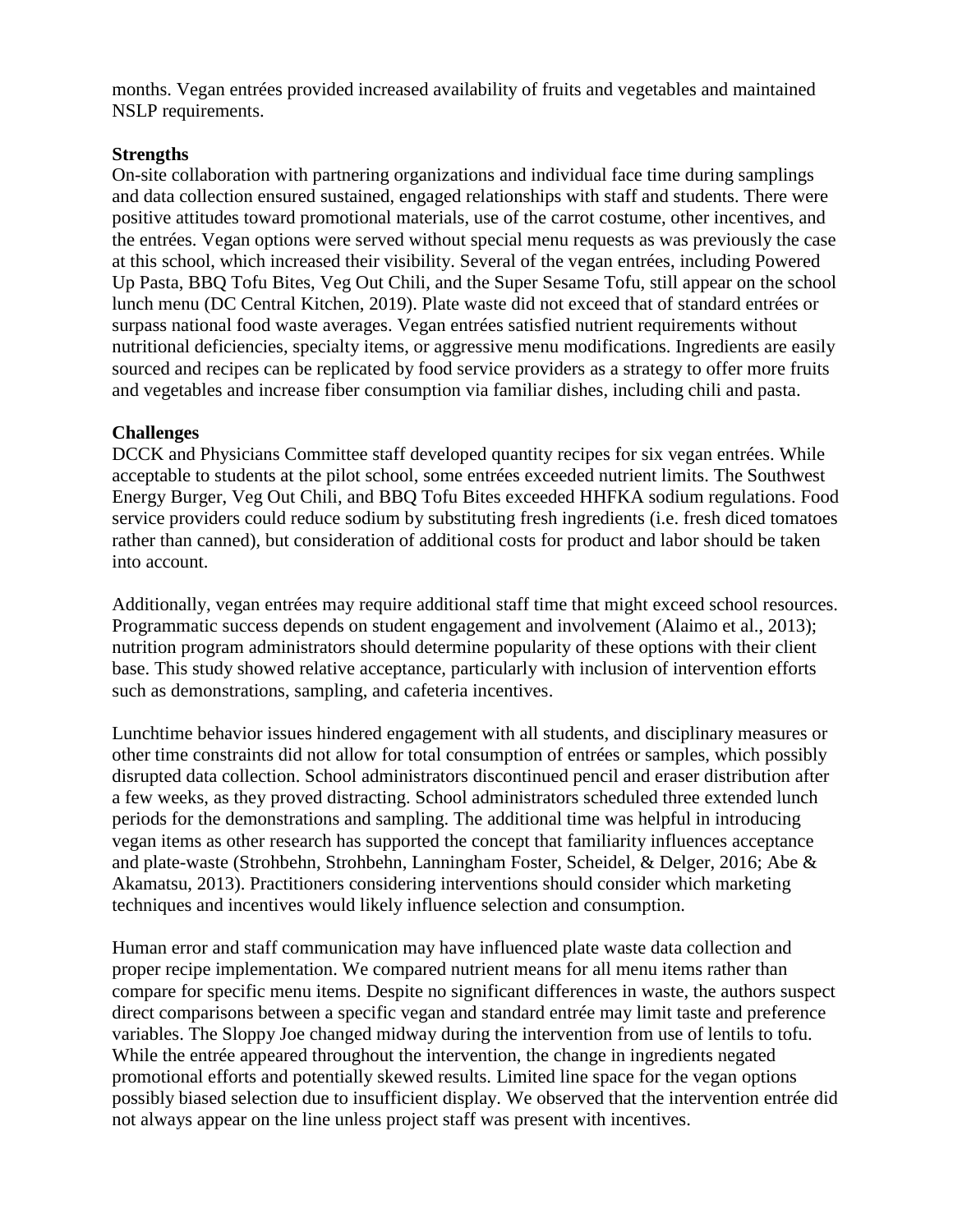U.S. schools show increased acceptability of vegan options, with 42 percent more all-vegan dining stations in higher-education schools since 2014 (Starostinetskaya, 2017). A D.C.-area school incorporated a student-grown salad bar that was very popular (Nania, 2017). In a recent study, Ickovics et al. showed nutrition interventions decreased unhealthful food consumption among students (2019). Santa Barbara, California's school district removed processed meats as a way to decrease health risks (Court, 2018), and public elementary schools in Portland, Maine increased vegan offerings at breakfast and lunch in an effort to improve health and inclusivity among culturally diverse students (Blanchard & Mills, 2019). School districts may consider this case study when making the decision to offer vegan options as part of the NSLP. Grants and partnerships may facilitate implementation; as noted, this project involved several partners. For example, a California bill proposed funds for recipes and training on student engagement to ensure programmatic success (Healthy, Climate-Friendly School Lunch Act, 2019).

In this case study, we found vegan entrées provided comparable nutrition and maintained student participation with no additional plate waste. These results may encourage food service providers to implement similar programs in their schools. Considerations of local students' taste preferences, entrée familiarity, and participation fluctuations should be part of the decision process, in addition to potential costs. Engagement with community partners and other staff within the district could minimize impact and may reduce costs. Food service administrators should examine sales trends and acceptability of vegan entrées by students in their districts. Vegan options that meet NSLP requirements could potentially increase student meal participation.

#### **ACKNOWLEDGEMENTS**

The authors would like to acknowledge the DC Central Kitchen for their role in entrée development and assistance with food preparation and marketing, Susan Levin, RD and Maggie Neola, RD for their guidance, Richard Holubkov for statistical analysis and support, and the Walker-Jones Education Campus for their participation,

#### **REFERENCES**

- Abe, K., & Akamatsu, R. (2013). Factors contributing to plate waste among elementary school children in Tokyo, Japan: Application of the theory of planned behavior. *Journal of Child Nutrition & Management*, *37*(1). Retrieved from <https://schoolnutrition.org/JCNM/>
- Alaimo, K., Oleksyk, S.C., Drzal, N.B., Golzynski, D.L., Lucarelli, J.F., Wen, Y., & Velie, E.M. (2013). Effects of changes in lunch-time competitive foods, nutrition practices, and nutrition policies on low-income middle-school children's diets. *Childhood Obesity Print*, *9*, 509-523. <https://doi.org/10.1089/chi.2013.0052>
- Anderson, A.S., Haynie, K.R., McMillan, R.P., Osterberg, K.L., Boutagy, N.E., Frisard, M.I., …Hulver, M.W. . (2015). Early skeletal muscle adaptations to short-term high-fat diet in humans before changes in insulin sensitivity. *Obesity (Silver Spring)*, *23*, 720-724. <https://doi.org/10.1002/oby.21031>
- American Heart Association. (2016). Whole Grains, Refined Grains, and Dietary Fiber. Retrieved February 8, 2019, from [https://www.heart.org/en/healthy-living/healthy-](https://www.heart.org/en/healthy-living/healthy-eating/eat-smart/nutrition-basics/whole-grains-refined-grains-and-dietary-fiber#.Wqg1p7enGos)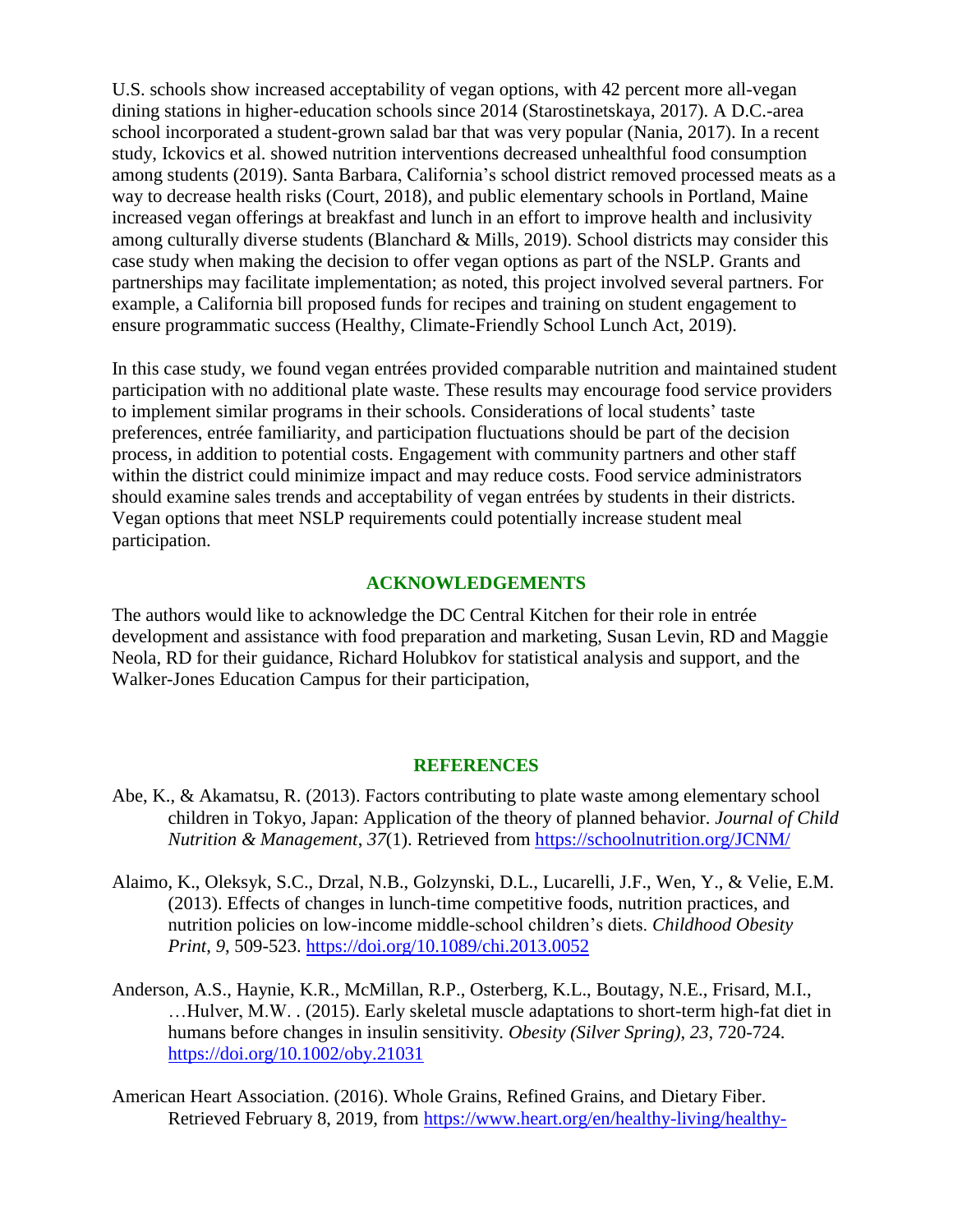[eating/eat-smart/nutrition-basics/whole-grains-refined-grains-and-dietary](https://www.heart.org/en/healthy-living/healthy-eating/eat-smart/nutrition-basics/whole-grains-refined-grains-and-dietary-fiber#.Wqg1p7enGos)[fiber#.Wqg1p7enGos](https://www.heart.org/en/healthy-living/healthy-eating/eat-smart/nutrition-basics/whole-grains-refined-grains-and-dietary-fiber#.Wqg1p7enGos)

- Barnard, N., Levin, S., & Trapp, C. (2014). Meat consumption as a risk factor for type 2 diabetes. *Nutrients*, *2*, 897-910. <https://doi.org/10.3390/nu6020897>
- Barnard, N.D. (2010). Trends in food availability, 1909-2007. *The American Journal of Clinical Nutrition*, *91*,1530S-1536S. <https://doi.org/10.3945/ajcn.2010.28701G>
- Barnard, N. D., Goldman, D. M., Loomis, J. F., Kahleova, H., Levin, S. M., Neabore, S., & Batts, T. C. (2019). Plant-based diets for cardiovascular safety and performance in endurance sports. *Nutrients, 11*, 130.<https://doi.org/10.3390/nu11010130>
- Bethene Ervin, R., & Ogden, C.L. (2013). *Trends in intake of energy and macronutrients in children and adolescents from 1999–2000 through 2009–2010*. Retrieved from <https://www.cdc.gov/nchs/data/databriefs/db113.pdf>
- Blanchard, Z., & Mills, L. (2019). Portland Elementary Schools To Add Vegan Hot Lunch Options. Retrieved August, 29, 2019, from [https://www.newscentermaine.com/article/news/portland-elementary-schools-to-add](https://www.newscentermaine.com/article/news/portland-elementary-schools-to-add-vegan-hot-lunch-options/97-9cf992af-3ddd-44a9-a2f2-bfc3e5dfe55a)[vegan-hot-lunch-options/97-9cf992af-3ddd-44a9-a2f2-bfc3e5dfe55a](https://www.newscentermaine.com/article/news/portland-elementary-schools-to-add-vegan-hot-lunch-options/97-9cf992af-3ddd-44a9-a2f2-bfc3e5dfe55a)
- Buzby, J.C., & Guthrie, J.F. (2002). *Plate waste in school nutrition programs: final report to congress*. Retrieved from [https://www.ers.usda.gov/webdocs/publications/43131/31216\\_efan02009.pdf?v=41423](https://www.ers.usda.gov/webdocs/publications/43131/31216_efan02009.pdf?v=41423)
- Centers for Disease Control and Prevention. (2017). *Prevalence of Childhood Obesity in the United States, 2011-2014*. Retrieved from <https://www.cdc.gov/obesity/data/childhood.html>
- Cohen, J. F. W., Richardson, S., Austin, S. B., Economos, C. D., & Rimm, E. B. (2013). School Lunch Waste among Middle School Students: Implications for Nutrients Consumed and Food Waste Costs. *American Journal of Preventive Medicine, 44*, 114–121. <https://doi.org/10.1016/j.amepre.2012.09.060>
- Condon, E., Drilea, S., Lichtenstein, C., Mabli, J., Madden, E., & Niland, K. (2015). Diet quality of American school children by National School Lunch Program participation status: Data from the National Health and Nutrition Examination Survey, 2005–2010. Retrieved October 2, 2017, from [https://fns-prod.azureedge.net/sites/default/files/ops/NHANES-](https://fns-prod.azureedge.net/sites/default/files/ops/NHANES-NSLP05-10.pdf)[NSLP05-10.pdf](https://fns-prod.azureedge.net/sites/default/files/ops/NHANES-NSLP05-10.pdf)
- Court, E. (2018). Santa Barbara school district first in US to axe processed meat. Retrieved September 24, 2018, from [https://www.plantbasednews.org/post/santa-barbara-school](https://www.plantbasednews.org/post/santa-barbara-school-district-processed-meat)[district-processed-meat](https://www.plantbasednews.org/post/santa-barbara-school-district-processed-meat)
- DC Central Kitchen. (2019). January vegetarian lunch menu. Retrieved January 30, 2019, from [https://dccentralkitchen.org/wp-content/uploads/2019/01/Combined-Jan-19.pdf.](https://dccentralkitchen.org/wp-content/uploads/2019/01/Combined-Jan-19.pdf)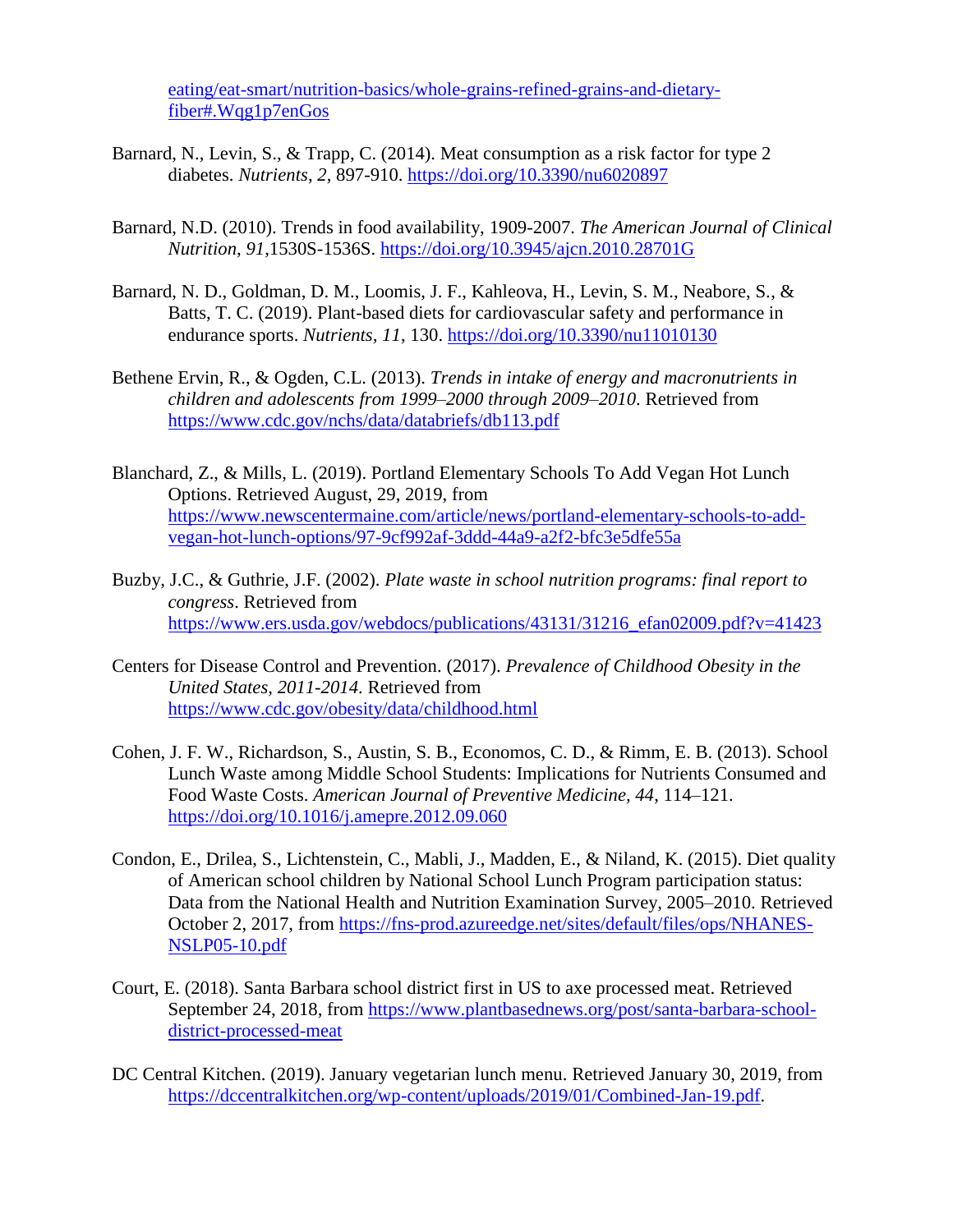- District of Columbia Public Schools. (n.d.). DCPS Nutritional Standards. Retrieved December 18, 2018, from<https://dcps.dc.gov/page/dcps-nutritional-standards>
- District of Columbia Public Schools. (2017). DCPS Local Wellness Policy. Retrieved August 2, 2019, from [https://dcps.dc.gov/sites/default/files/dc/sites/dcps/publication/attachments/DCPS%20Lo](https://dcps.dc.gov/sites/default/files/dc/sites/dcps/publication/attachments/DCPS%20Local%20Wellness%20Policy%202017.pdf) [cal%20Wellness%20Policy%202017.pdf.](https://dcps.dc.gov/sites/default/files/dc/sites/dcps/publication/attachments/DCPS%20Local%20Wellness%20Policy%202017.pdf)
- District of Columbia Public Schools. (2018). DCPS Data Set Enrollment. Retrieved January 9, 2019, from<https://dcps.dc.gov/publication/dcps-data-set-enrollment>
- District of Columbia Public Schools. (2019). Walker-Jones Education Campus School Profile. Retrieved August 2, 2019, from [http://profiles.dcps.dc.gov/scorecard/Walker-](http://profiles.dcps.dc.gov/scorecard/Walker-Jones+Education+Campus)[Jones+Education+Campus.](http://profiles.dcps.dc.gov/scorecard/Walker-Jones+Education+Campus)
- Eckart, J., Strong, K.A., Moppert, D.K, & Barnard, N.D. (2010). Students' willingness to purchase vegan menu items in the National School Lunch Program. *Florida Public Health Review*, *7*, 64-69. Retrieved from [http://hsc.usf.edu/NR/rdonlyres/274CDDF8-](http://hsc.usf.edu/NR/rdonlyres/274CDDF8-5960-491C-A63A-CEE3864D6AEC/0/2010pp064069FPHREckartetalFormatted.pdf) [5960-491C-A63A-CEE3864D6AEC/0/2010pp064069FPHREckartetalFormatted.pdf](http://hsc.usf.edu/NR/rdonlyres/274CDDF8-5960-491C-A63A-CEE3864D6AEC/0/2010pp064069FPHREckartetalFormatted.pdf)
- GBD 2015 Obesity Collaborators, Afshin, A., Forouzanfar, M.H., Reitsma, M.B., Sur, P., Estep, K.,… Murray, C.J.L. (2017). Health effects of overweight and obesity in 195 countries over 25 years. *New England Journal of Medicine*, *377*, 13-27. <https://dx.doi.org/10.1056%2FNEJMoa1614362>
- Haas, J., Cunningham-Sabo, L., Auld, G. (2014). Plate waste and attitudes among high school lunch program participants. *Journal of Child Nutrition & Management*, *38*(1). Retrieved from <https://schoolnutrition.org/JCNM/>
- Handforth, K. M., Gilboy, M. B., Harris, J., & Melia, N. (2016). Fruit and vegetable plate waste among students in a suburban school district participating in the National School Lunch Program. *Journal of Child Nutrition & Management*, *40*(1). Retrieved from <https://schoolnutrition.org/JCNM/>
- Hanks, A. S., Wansink, B., & Just, D. R. (2014). Reliability and accuracy of real-time visualization techniques for measuring school cafeteria tray waste: Validating the quarterwaste method. *Journal of the Academy of Nutrition and Dietetics, 114*, 470–474. <https://doi.org/10.1016/j.jand.2013.08.013>
- Healthy, Climate-Friendly School Lunch Act, Cal. Assemb, AB-479, Ch. 9 (Cal. Stat. 2019). Retrieved from [https://leginfo.legislature.ca.gov/faces/billNavClient.xhtml?bill\\_id=201920200AB479](https://leginfo.legislature.ca.gov/faces/billNavClient.xhtml?bill_id=201920200AB479)
- Ickovics, J. R., Duffany, K. O., Shebl, F. M., Peters, S. M., Read, M. A., Gilstad-Hayden, K. R., & Schwartz, M. B. (2019). Implementing school-based policies to prevent obesity: Cluster randomized trial. *American Journal of Preventive Medicine, 56*, e1–e11. <https://doi.org/10.1016/j.amepre.2018.08.026>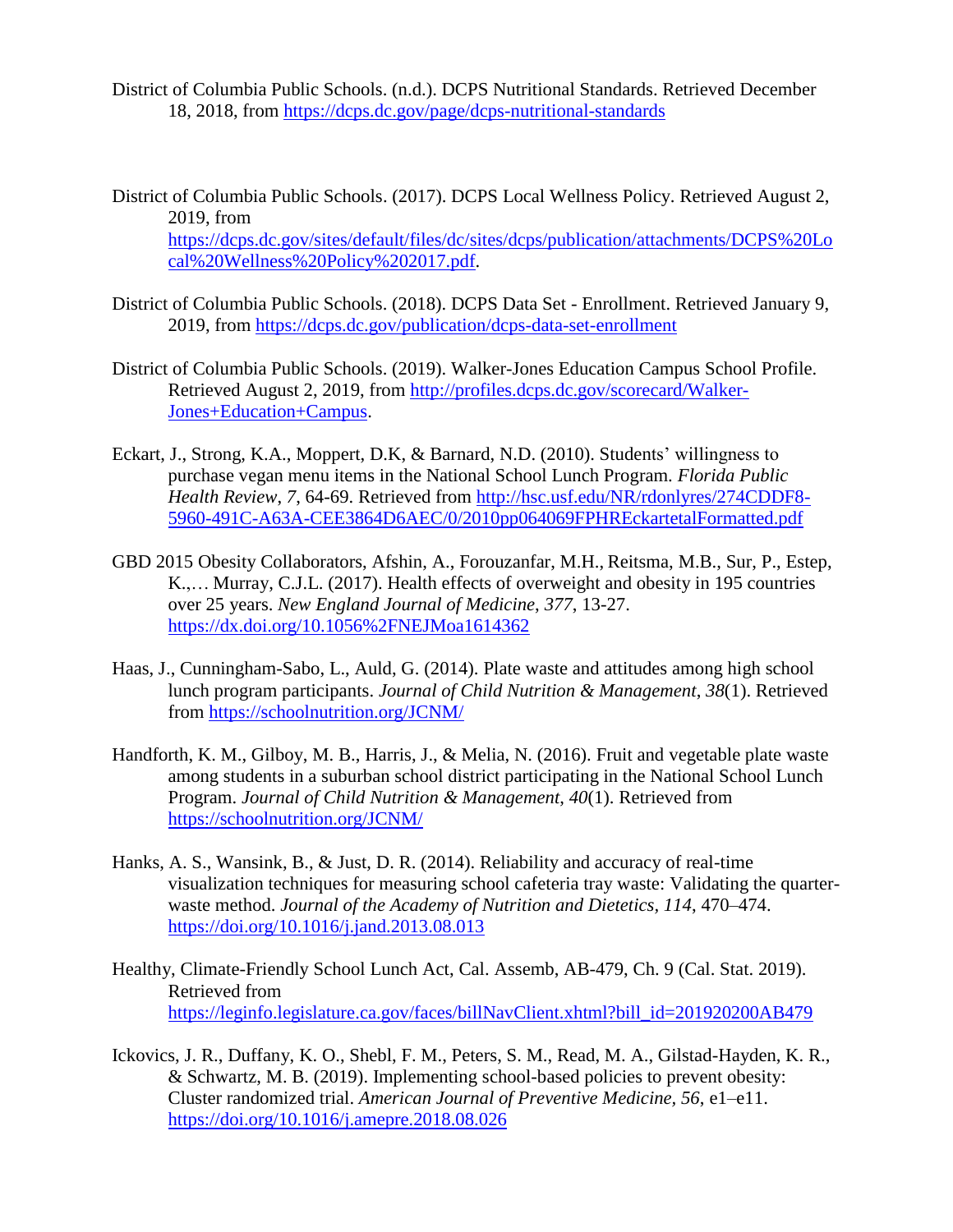- Joyce, J. M., Rosenkranz, R. R., & Rosenkranz, S. K. (2018). Variation in nutritional quality of school lunches with implementation of National School Lunch Program Guidelines. *The Journal of School Health, 88*, 636-643.<https://doi.org/10.1111/josh.12665>
- Just, D., & Price, J. (2013). Default options, incentives and food choices: Evidence from elementary-school children. *Public Health Nutrition, 16*, 2281–2288. <https://doi.org/10.1017/S1368980013001468>
- Le, L. T., & Sabaté, J. (2014). Beyond meatless, the health effects of vegan diets: Findings from the Adventist Cohorts. *Nutrients, 6*, 2131–2147.<https://doi.org/10.3390/nu6062131>
- Melina, V., Craig, W., & Levin, S. (2016). Position of the Academy of Nutrition and Dietetics: Vegetarian diets. *Journal of the Academy of Nutrition and Dietetics*, *116*, 1970-1980. <http://dx.doi.org/10.1016/j.jand.2016.09.025>
- Morin, É., Michaud-Létourneau, I., Couturier, Y., & Roy, M. (2019). A whole-food, plant-based nutrition program: Evaluation of cardiovascular outcomes and exploration of food choices determinants. *Nutrition, 66*, 54–61.<https://doi.org/10.1016/j.nut.2019.03.020>
- Nania, R. (2017). *Student-grown salad in the school cafeteria? These kids dig it*. Retrieved October 8, 2017, from [https://wtop.com/food-restaurant/2017/10/student-grown-salad-in](https://wtop.com/food-restaurant/2017/10/student-grown-salad-in-the-school-cafeteria-these-kids-dig-it/)[the-school-cafeteria-these-kids-dig-it/](https://wtop.com/food-restaurant/2017/10/student-grown-salad-in-the-school-cafeteria-these-kids-dig-it/)
- Ogden, C.L., Carroll, M.D., Lawman, H.G., Fryar, C.D., Kruszon-Moran, D., Kit, B.K., & Flegal, K.M. (2016). Trends in obesity prevalence among children and adolescents in the United States, 1988-1994 through 2013-2014. *JAMA*, *315,* 2292-2299. <http://dx.doi.org/10.1001/jama.2016.6361>
- Parker, E.D., Sinaiko, A.R., Kharbanda, E.O, Margolis, K.L, Daley, M.F., Trower, N.K.,…O'Connor P.J. (2016). Change in weight status and development of hypertension. *Pediatrics*, *137*, e20151662-e20151673.<https://doi.org/10.1542/peds.2015-1662>
- Pope, L., Roche, E., Morgan, C. B., & Kolodinsky, J. (2018). Sampling tomorrow's lunch today: Examining the effect of sampling a vegetable-focused entrée on school lunch participation, a pilot study. *Preventive Medicine Reports, 12*, 152–157. <https://doi.org/10.1016/j.pmedr.2018.09.010>
- Price, J., & Just, D. R. (2015). Lunch, recess and nutrition: Responding to time incentives in the cafeteria. *Preventive Medicine, 71*, 27–30.<https://doi.org/10.1016/j.ypmed.2014.11.016>
- Reinhart, R. (2018). Snapshot: Few Americans Vegetarian or Vegan. Retrieved from <https://news.gallup.com/poll/238328/snapshot-few-americans-vegetarian-vegan.aspx>

Rhodes, D.G., Adler, M.E., Clemens, J.C., LaComb, R.P., & Moshfegh, A.J. (2014). *Consumption of Pizza What We Eat in America, NHANES 2007-2010*. Retrieved from https://www.ars.usda.gov/ARSUserFiles/80400530/pdf/DBrief/11 consumption of pizza 0710. [pdf](https://www.ars.usda.gov/ARSUserFiles/80400530/pdf/DBrief/11_consumption_of_pizza_0710.pdf)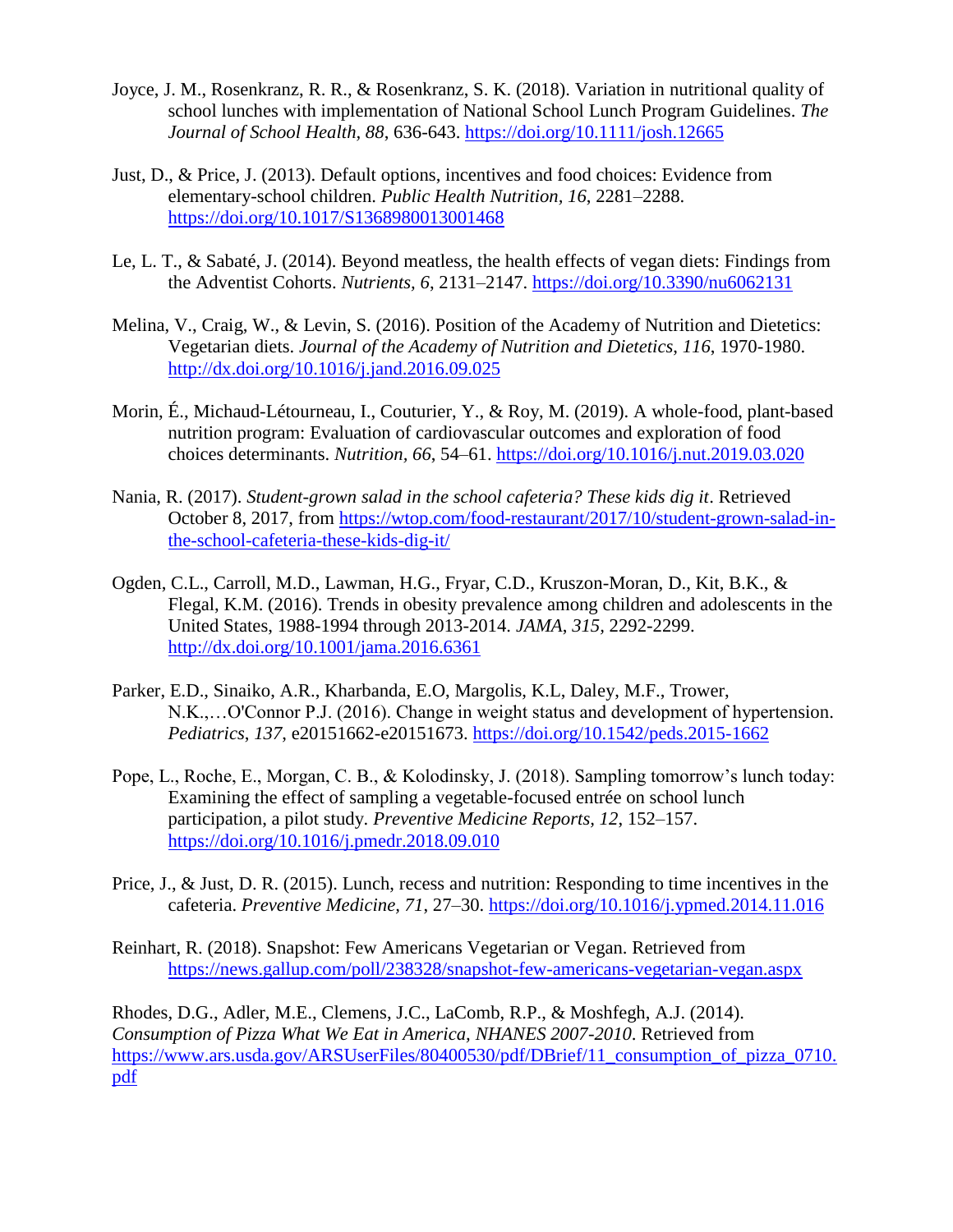- Rosenfeld, D. L., & Burrow, A. L. (2017). Vegetarian on purpose: Understanding the motivations of plant-based dieters. *Appetite, 116*, 456–463. <https://doi.org/10.1016/j.appet.2017.05.039>
- Sebastian, R.S., Wilkinson Enns, C., & Goldman, J.D. (2011). *Snacking Patterns of U.S. Adults What We Eat in America, NHANES 2007-2008*. Retrieved from [https://www.ars.usda.gov/ARSUserFiles/80400530/pdf/DBrief/4\\_adult\\_snacking\\_0708.p](https://www.ars.usda.gov/ARSUserFiles/80400530/pdf/DBrief/4_adult_snacking_0708.pdf) [df](https://www.ars.usda.gov/ARSUserFiles/80400530/pdf/DBrief/4_adult_snacking_0708.pdf)
- Starostinetskaya, A. (2017). 70 Percent of colleges now offer daily vegan options. Retrieved October 20, 2017, from <http://vegnews.com/articles/page.do?pageId=10192&catId=1>
- Strohbehn, C. H., Strohbehn, G. W., Lanningham Foster, L., Scheidel, C., & Delger, P. (2016). Impacts of scheduling recess before lunch in elementary schools: a case study approach of plate waste and perceived behaviors. *Journal of Child Nutrition & Management*, *40*(1). Retrieved from<https://schoolnutrition.org/JCNM/>
- The Veggie Project. (2014). The Veggie Project's Mission. Retrieved February 20, 2019 from <https://veggieproject.byu.edu/Pages/index.aspx>
- U. S. Department of Agriculture. (2012a). *New Meal Pattern Requirements and Nutrition Requirements and Nutrition Standards*. Retrieved from the Food and Nutrition Service website: [https://fns-prod.azureedge.net/sites/default/files/LAC\\_03-06-12\\_0.pdf](https://fns-prod.azureedge.net/sites/default/files/LAC_03-06-12_0.pdf)
- U. S. Department of Agriculture. (2012b). *Nutrition Standards in the National School Lunch and School Breakfast Programs*. Retrieved from U.S. Government Publishing Office website: <https://www.gpo.gov/fdsys/pkg/FR-2012-01-26/pdf/2012-1010.pdf>
- U.S. Department of Health and Human Services and U.S. Department of Agriculture. (2015a). *Dietary Guidelines for American 2015-2020, eighth edition*. Retrieved from Office of Disease Prevention and Health Promotion website: [https://health.gov/dietaryguidelines/2015/resources/2015-2020\\_Dietary\\_Guidelines.pdf](https://health.gov/dietaryguidelines/2015/resources/2015-2020_Dietary_Guidelines.pdf)
- U.S. Department of Health and Human Services and U.S. Department of Agriculture. (2015b). *A Closer Look at Current Intakes and Recommended Shifts. 2015-2020 Dietary Guidelines for Americans*. Retrieved from Office of Disease Prevention and Health Promotion website: [https://health.gov/dietaryguidelines/2015/guidelines/chapter-2/a-closer-look-at](https://health.gov/dietaryguidelines/2015/guidelines/chapter-2/a-closer-look-at-current-intakes-and-recommended-shifts/)[current-intakes-and-recommended-shifts/](https://health.gov/dietaryguidelines/2015/guidelines/chapter-2/a-closer-look-at-current-intakes-and-recommended-shifts/)
- Zong, G., Li, Y., Wanders, A. J., Alssema, M., Zock, P. L., Willett, W. C., … Sun, Q. (2016). Intake of individual saturated fatty acids and risk of coronary heart disease in US men and women: two prospective longitudinal cohort studies. *The British Medical Journal (Clinical Research Edition)*, *355*, i5796. <https://doi.org/10.1136/bmj.i5796>

## **BIOGRAPHY**

Corresponding Author Rosendo Flores is Nutrition Content Manager at Physicians Committee for Responsible Medicine in Washington, D.C. Jill Eckart is Managing Director of Nutrition at